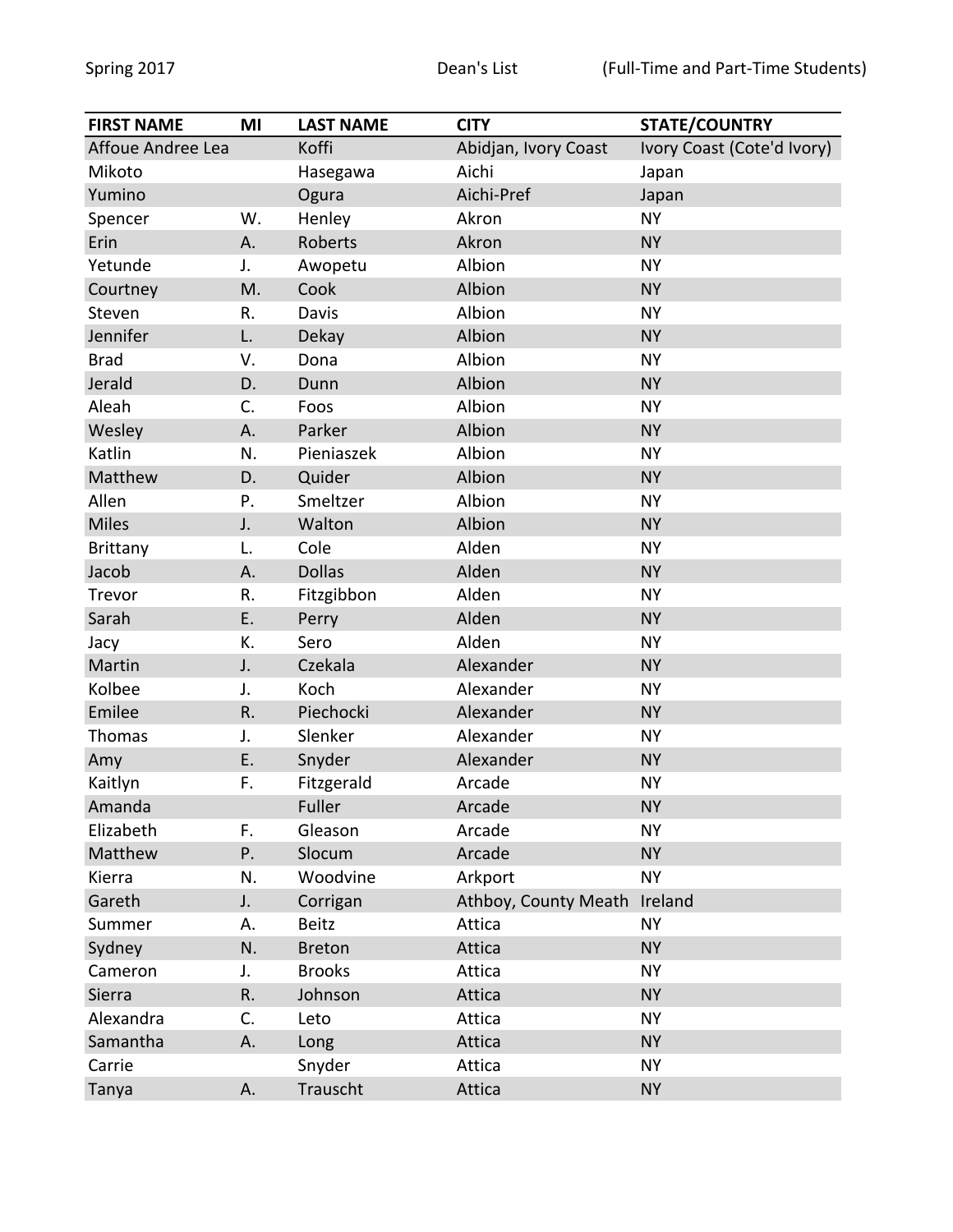| Jessica         | R. | Anchor         | Batavia          | <b>NY</b> |
|-----------------|----|----------------|------------------|-----------|
| <b>Nicholas</b> | C. | <b>Bauer</b>   | Batavia          | <b>NY</b> |
| Casey           | А. | Beaver         | Batavia          | <b>NY</b> |
| Danielle        | M. | Bell           | Batavia          | <b>NY</b> |
| Kimberly        | А. | <b>Brodsky</b> | Batavia          | <b>NY</b> |
| Amii            | L. | Capuano        | Batavia          | <b>NY</b> |
| Daisy           |    | Cervantes      | Batavia          | <b>NY</b> |
| Lyndsay         | D. | Debo           | <b>Batavia</b>   | <b>NY</b> |
| Kristine        | M. | Fava           | Batavia          | <b>NY</b> |
| Robert          | А. | Ferdon         | Batavia          | <b>NY</b> |
| Christen        | J. | Ferraro        | Batavia          | <b>NY</b> |
| Samuel          | J. | <b>Files</b>   | Batavia          | <b>NY</b> |
| Jordan          | Т. | Fluker         | Batavia          | <b>NY</b> |
| Emma            | M. | Francis        | Batavia          | <b>NY</b> |
| Tyler           | R. | Hale           | Batavia          | <b>NY</b> |
| Gabrielle       | L. | Havens         | Batavia          | <b>NY</b> |
| Katelyn         | M. | Held           | Batavia          | <b>NY</b> |
| Kelly           | А. | Hoitink        | Batavia          | <b>NY</b> |
| Nichole         | M. | Holt-Longhini  | Batavia          | <b>NY</b> |
| Sarah           | L. | Keech          | Batavia          | <b>NY</b> |
| Sataka          |    | Kijsiravej     | Batavia          | <b>NY</b> |
| Amber           | R. | King           | Batavia          | <b>NY</b> |
| <b>Tracy</b>    |    | Lin            | Batavia          | <b>NY</b> |
| Jorge           |    | Lopez Martinez | Batavia          | <b>NY</b> |
| Terren          | D. | Lovria         | Batavia          | <b>NY</b> |
| Leah            | M. | Monteleone     | Batavia          | <b>NY</b> |
| Dee             | M. | Oberer         | Batavia          | <b>NY</b> |
| Sara            | M. | Olivani        | Batavia          | <b>NY</b> |
| Jonathan        | Ρ. | Parker         | Batavia          | <b>NY</b> |
| Kailine         |    | Scott          | Batavia          | <b>NY</b> |
| Margaret        | M. | Smith          | Batavia          | <b>NY</b> |
| Julia           | M. | Spiotta        | Batavia          | <b>NY</b> |
| Anthony         | J. | Sweet          | Batavia          | <b>NY</b> |
| Quinten         | Ρ. | Weis           | <b>Batavia</b>   | <b>NY</b> |
| Robert          | S. | Zickl          | Batavia          | <b>NY</b> |
| Karen           | S. | Causer         | <b>Bath</b>      | <b>NY</b> |
| Susan           | А. | Barber         | Bergen           | <b>NY</b> |
| Dakota          | L. | Koons          | Bergen           | <b>NY</b> |
| Katie           | R. | Cassidy        | <b>Bliss</b>     | <b>NY</b> |
| Amber           | L. | Perry          | <b>Bliss</b>     | <b>NY</b> |
| Pabitra         |    | Bhattarai      | <b>Brockport</b> | <b>NY</b> |
| Malory          | L. | Lansberry      | <b>Brockport</b> | <b>NY</b> |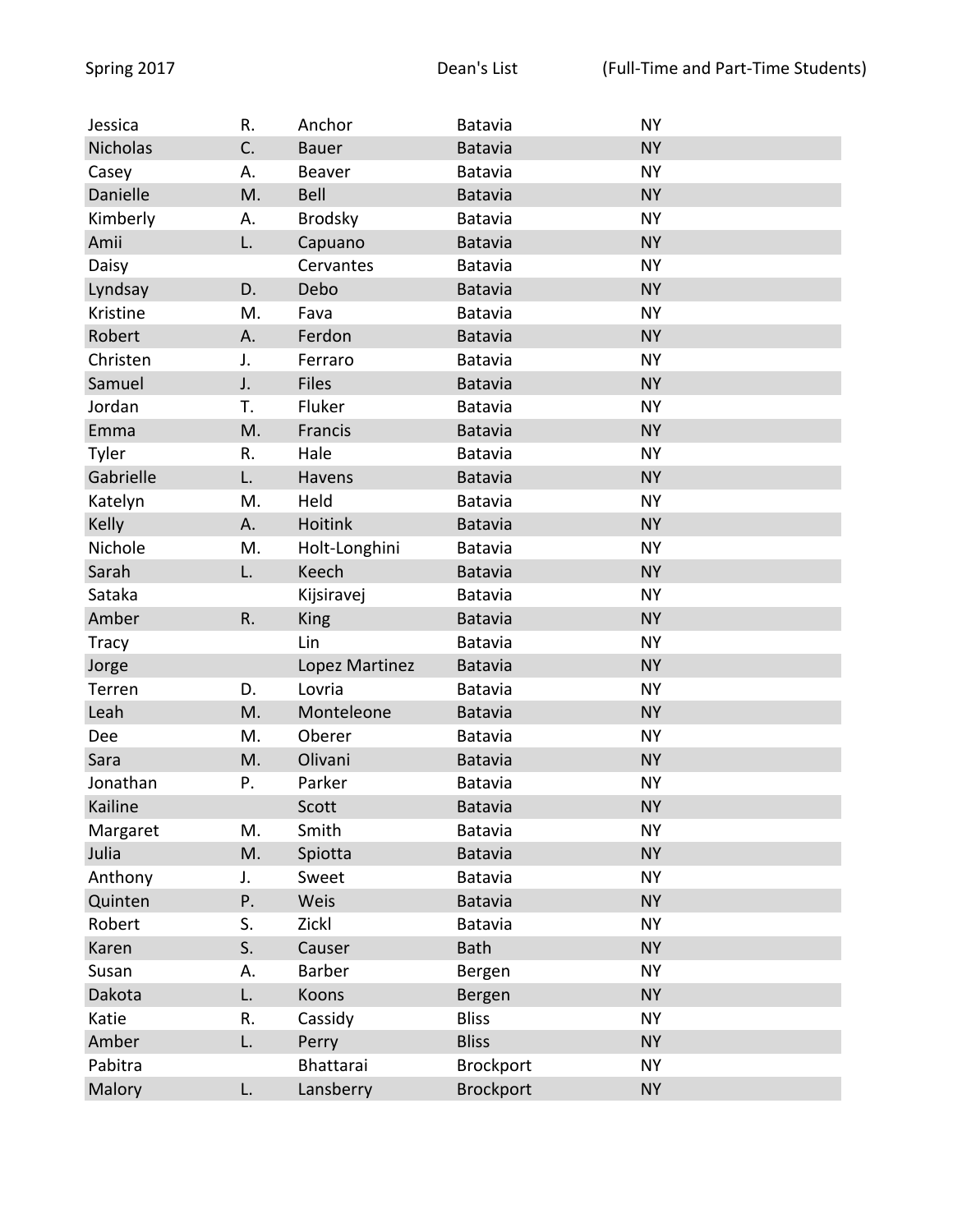| Anthony       | D. | Piano            | Brockport           | <b>NY</b>             |
|---------------|----|------------------|---------------------|-----------------------|
| Carissa       | J. | Saile            | <b>Brockport</b>    | <b>NY</b>             |
| Lindsay       | А. | Sipp             | <b>Brockport</b>    | <b>NY</b>             |
| Rachel        | E. | Wells            | <b>Brockport</b>    | <b>NY</b>             |
| Nicole        | Ε. | Maciejewski      | <b>Buffalo</b>      | <b>NY</b>             |
| Tiffany       | W. | Perry            | <b>Buffalo</b>      | <b>NY</b>             |
| Sean          | M. | Nickerson        | Byron               | <b>NY</b>             |
| Alexandria    | M. | Rosse            | <b>Byron</b>        | <b>NY</b>             |
| Tyler         | M. | Schwarz          | Canaan              | <b>NH</b>             |
| Jennifer      | E. | Pearson          | Cary                | <b>NC</b>             |
| Olivia        | K. | Pratt            | Chaffee             | <b>NY</b>             |
| Mariah        |    | Fisher           | Cheektowaga         | <b>NY</b>             |
| Kiarra        |    | Houston          | Cheektowaga         | <b>NY</b>             |
| Charlie       | K. | Livesey          | Cheshire            | <b>United Kingdom</b> |
| Reika         |    | Murota           | Chiba               | Japan                 |
| Zerin         | M. | Firoze           | Chittagong          | Bangladesh            |
| Joel          | M. | Colegrove        | Churchville         | <b>NY</b>             |
| Addison       |    | Correia          | Churchville         | <b>NY</b>             |
| Gabriella     | M. | Garcea           | Churchville         | <b>NY</b>             |
| Leah          | J. | Renaldo          | Churchville         | <b>NY</b>             |
| Megan         | M. | Molisani         | Clyde               | <b>NY</b>             |
| Aileen        | M. | Cragg            | Conesus             | <b>NY</b>             |
| Hope          | Ε. | Alexander        | Corfu               | <b>NY</b>             |
| Tina          | L. | Ambrosoli-Keller | Corfu               | <b>NY</b>             |
| Celeste       | А. | Cowie            | Corfu               | <b>NY</b>             |
| Janelle       | Ε. | Damian           | Corfu               | <b>NY</b>             |
| Douglas       | J. | Knauss           | Corfu               | <b>NY</b>             |
| Kayley        | F. | Leary            | Cowlesville         | <b>NY</b>             |
| <b>Briona</b> | M. | Terray           | Cowlesville         | <b>NY</b>             |
| Makayla       | Ε. | Thorington       | Cuba                | <b>NY</b>             |
| Joseph        | В. | <b>Bennett</b>   | Dalton              | <b>NY</b>             |
| Theodore      | Α. | Dellavilla       | Dansville           | <b>NY</b>             |
| Felicia       | Ε. | Holbrook         | Dansville           | <b>NY</b>             |
| Tiffany       | Α. | Irish            | Dansville           | <b>NY</b>             |
| Lauren        | Α. | Weidman          | Dansville           | <b>NY</b>             |
| Kenneth       | N. | Fisher           | Darien Center       | <b>NY</b>             |
| Samuel        | D. | Freeman          | Darien Center       | <b>NY</b>             |
| Thomas        | Ρ. | Kedzierski       | Darien Center       | <b>NY</b>             |
| Cameron       | M. | Sutton           | Darien Center       | <b>NY</b>             |
| David         | Α. | Nuernberger      | Delevan             | <b>NY</b>             |
| Curtis        | Η. | Kreutter         | East Bethany        | <b>NY</b>             |
| Sarah         | Α. | Kiblin           | <b>East Concord</b> | <b>NY</b>             |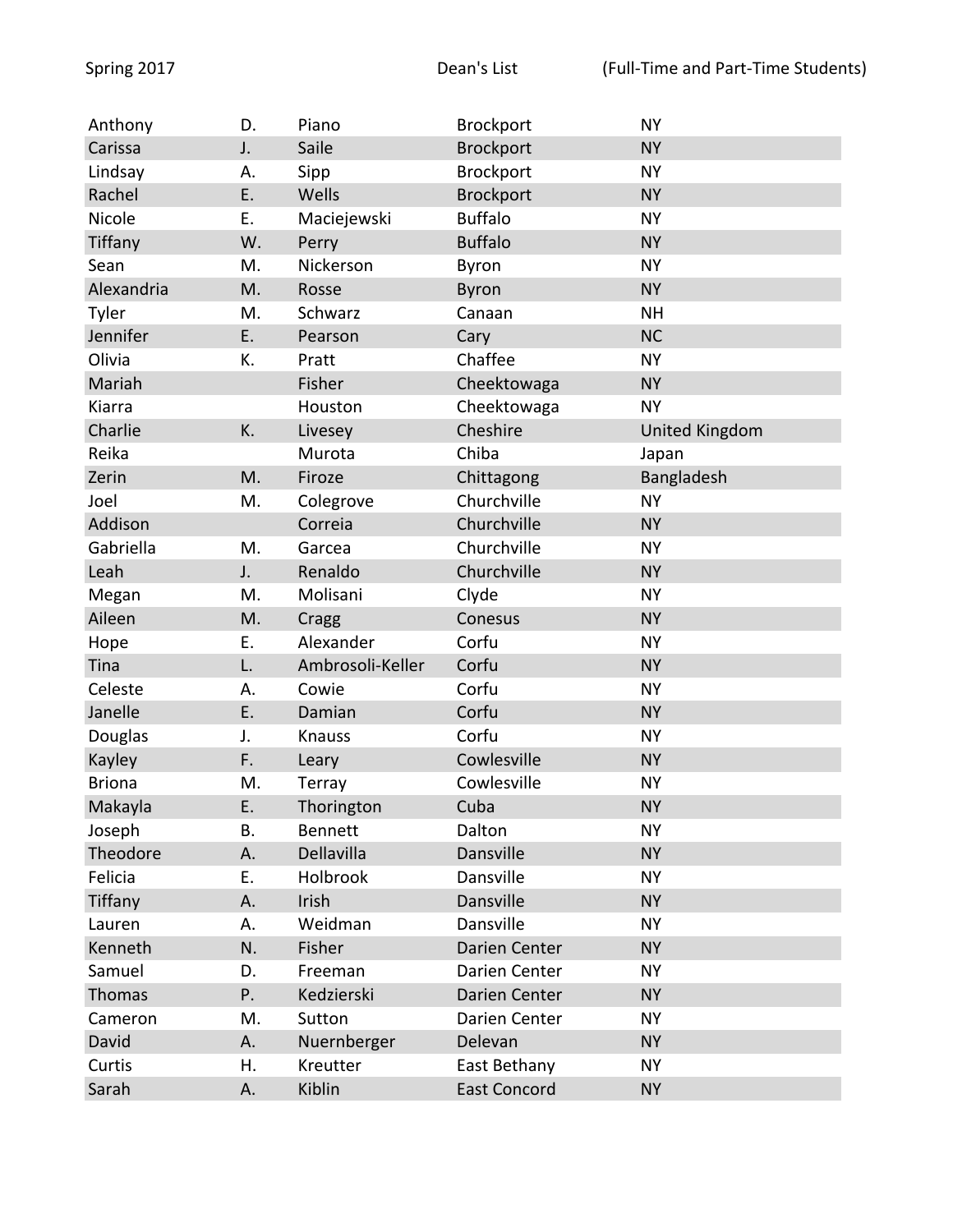| Luis           |    | Heredia         | East Elmhurst               | <b>NY</b>             |
|----------------|----|-----------------|-----------------------------|-----------------------|
| Matthew        | R. | <b>Baker</b>    | Elba                        | <b>NY</b>             |
| <b>Bailey</b>  | J. | <b>Delelys</b>  | Elba                        | <b>NY</b>             |
| John           | R. | Lee             | Elba                        | <b>NY</b>             |
| Henry          | J. | Stratton        | Elba                        | <b>NY</b>             |
| Jessica        | K. | Leo             | Ellenville                  | <b>NY</b>             |
| Joseph         | W. | Calvert         | <b>Essex</b>                | United Kingdom        |
| Hande          |    | Akgon           | <b>Feasterville Trevose</b> | PA                    |
| <b>Breanna</b> |    | Speta           | Fillmore                    | <b>NY</b>             |
| Jane           | M. | Gens            | Fredonia                    | <b>NY</b>             |
| Bethany        | G. | Albert          | Geneseo                     | <b>NY</b>             |
| Justin         | T. | Campbell        | Geneseo                     | <b>NY</b>             |
| David          | M. | McDowell        | Hamburg                     | <b>NY</b>             |
| John           | C. | Swanson         | Hamburg                     | <b>NY</b>             |
| <b>Bailey</b>  | R. | Johnson         | Hamlin                      | <b>NY</b>             |
| Emily          | J. | Riddell         | Hamlin                      | <b>NY</b>             |
| Rachel         | L. | Sealy           | Hilton                      | <b>NY</b>             |
| Olivia         | M. | Moore           | Holland                     | <b>NY</b>             |
| Katherine      | E. | Rosenberg       | Holland                     | <b>NY</b>             |
| Ceallachan     | M. | Kelly           | Holley                      | <b>NY</b>             |
| Michael        | P. | Kimble          | Holley                      | <b>NY</b>             |
| Melissa        | Α. | Snider          | Holley                      | <b>NY</b>             |
| Kailey         | C. | Waterman        | Holley                      | <b>NY</b>             |
| Sarah          | L. | Westcott        | Holley                      | <b>NY</b>             |
| Jennifer       | А. | Williams        | Holley                      | <b>NY</b>             |
| Seth           |    | Renz            | Holmes                      | <b>NY</b>             |
| James          | R. | <b>Baisley</b>  | Honeoye Falls               | <b>NY</b>             |
| Daniel         | Ε. | Deford          | Honeoye Falls               | <b>NY</b>             |
| Logan          | W. | Howard          | Hornell                     | <b>NY</b>             |
| Michelle       | D. | Miller          | Hornell                     | <b>NY</b>             |
| Tate           | M. | Dean            | Hull, Yorkshire             | <b>United Kingdom</b> |
| Pedro          | Ρ. | Pires de Araujo | Jundiai, SP                 | <b>Brazil</b>         |
| James          | T. | Giglinto        | Keene                       | <b>NY</b>             |
| Ciera          | Α. | Jablonski       | Kendall                     | <b>NY</b>             |
| Stacey         | А. | Graham          | Kent                        | <b>NY</b>             |
| Rebecca        | Α. | Harrier         | Kent                        | <b>NY</b>             |
| Grace          | M. | <b>Dettelis</b> | Lancaster                   | <b>NY</b>             |
| Katline        | M. | Cartwright      | Le Roy                      | <b>NY</b>             |
| Thomas         | А. | Dunn            | Le Roy                      | <b>NY</b>             |
| Jacob          | J. | Lang            | Le Roy                      | <b>NY</b>             |
| Veronica       | L. | Rizzo           | Le Roy                      | <b>NY</b>             |
| Maura          | C. | Rogers          | Le Roy                      | <b>NY</b>             |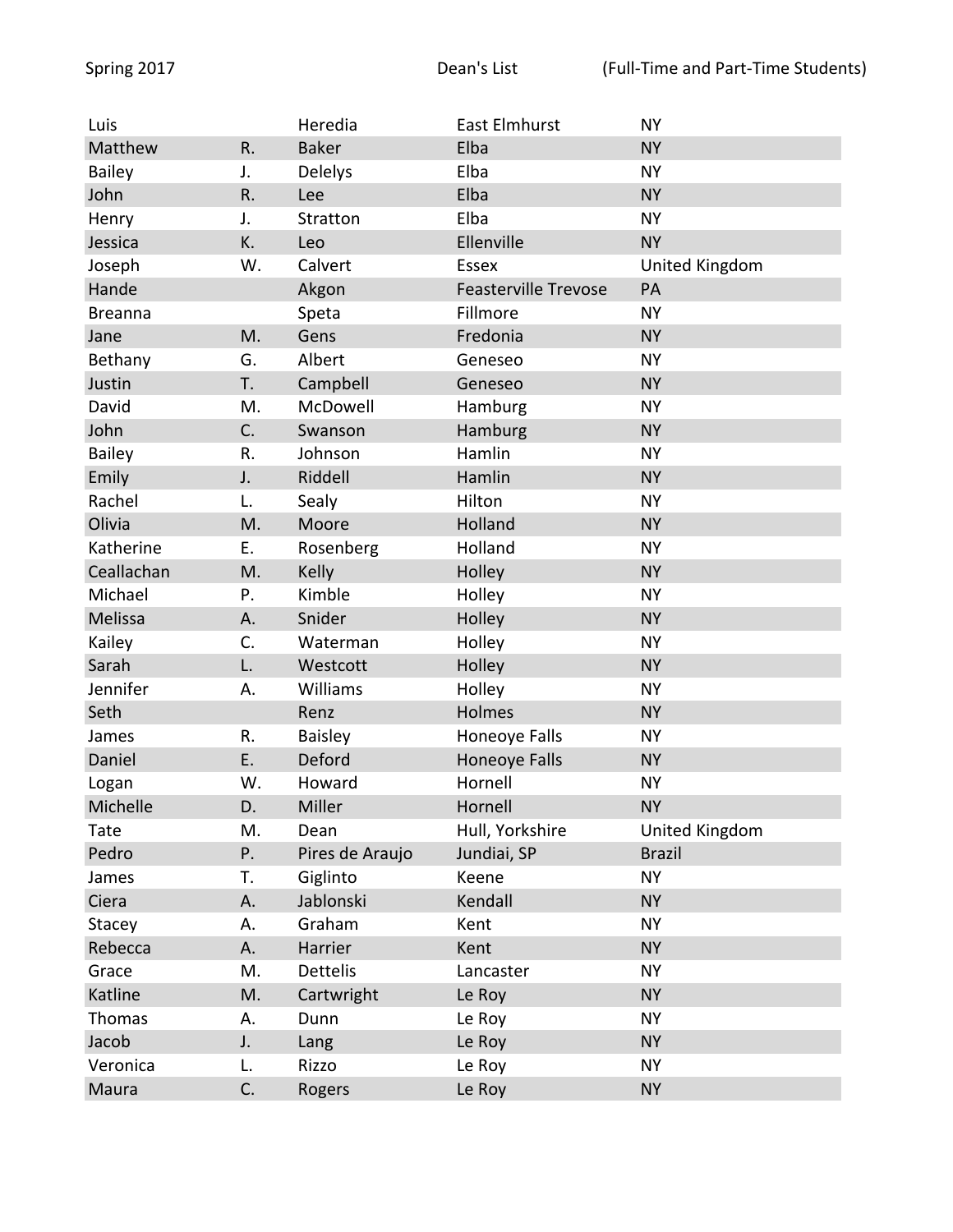| Mary           | M. | Ross           | Le Roy              | <b>NY</b> |
|----------------|----|----------------|---------------------|-----------|
| Madalyn        | E. | Stickley       | Leicester           | <b>NY</b> |
| Jordan         | Ε. | Tallman        | Leicester           | <b>NY</b> |
| lan            | M. | Adams          | Lima                | <b>NY</b> |
| Jennifer       | M. | Stringer       | Livonia             | <b>NY</b> |
| Marissa        |    | Catalano       | Lockport            | <b>NY</b> |
| Monica         | P. | Czach          | Lockport            | <b>NY</b> |
| John           | Α. | Reed           | Longford            | Ireland   |
| Julianne       | M. | Hazen          | Lyndonville         | <b>NY</b> |
| <b>Thomas</b>  | J. | Benkelman      | Machias             | <b>NY</b> |
| <b>Bailey</b>  | S. | Allen          | Medina              | <b>NY</b> |
| Alyson         | R. | Cameron        | Medina              | <b>NY</b> |
| Richard        | R. | Craft          | Medina              | <b>NY</b> |
| Adam           | L. | Dunn           | Medina              | <b>NY</b> |
| <b>Brandie</b> | J. | Fidanza-Carson | Medina              | <b>NY</b> |
| Aubrey         | E. | Hoffmeister    | Medina              | <b>NY</b> |
| Kevin          | R. | Lair           | Medina              | <b>NY</b> |
| Tiffany        | M. | Petry          | Medina              | <b>NY</b> |
| Krista         | R. | Polick         | Medina              | <b>NY</b> |
| Felton         | T. | Poole          | Medina              | <b>NY</b> |
| Missy          | А. | Pries          | Medina              | <b>NY</b> |
| Carlin         | L. | Sanders        | Medina              | <b>NY</b> |
| Abigail        | Т. | Smith          | Medina              | <b>NY</b> |
| Faye           | E. | Conley         | Middleport          | <b>NY</b> |
| Katie          | N. | Meier          | Middleport          | <b>NY</b> |
| <b>Trey</b>    | M. | Smith          | <b>Mount Morris</b> | <b>NY</b> |
| Stacy          | D. | Tortorice      | <b>Mount Morris</b> | <b>NY</b> |
| Taijiro        |    | Koyama         | Nagoya, Aichi       | Japan     |
| Jessie         |    | Anderson       | <b>New Paltz</b>    | <b>NY</b> |
| Caitlin        | R. | Bamper         | Newark              | <b>NY</b> |
| Christian      | Α. | Delano         | North Chili         | <b>NY</b> |
| Josiah         | D. | Seaburg        | North Chili         | <b>NY</b> |
| Holly          | C. | Benkleman      | North Java          | <b>NY</b> |
| Melissa        | M. | Toro           | North Syracuse      | <b>NY</b> |
| Jacob          | А. | Cross          | North Tonawanda     | <b>NY</b> |
| Dylan          | Ρ. | Marburg        | Nunda               | <b>NY</b> |
| Jonathan       | D. | Bombela        | Oakfield            | <b>NY</b> |
| Samantha       | M. | Borkholder     | Oakfield            | <b>NY</b> |
| Jessica        | T. | Waite          | Oakfield            | <b>NY</b> |
| Takeshi        |    | Yoshitoshi     | Osaka, Osaka        | Japan     |
| Christopher    | Т. | Misisco        | Pavilion            | <b>NY</b> |
| Rebekah        | S. | Spicer         | Pavilion            | <b>NY</b> |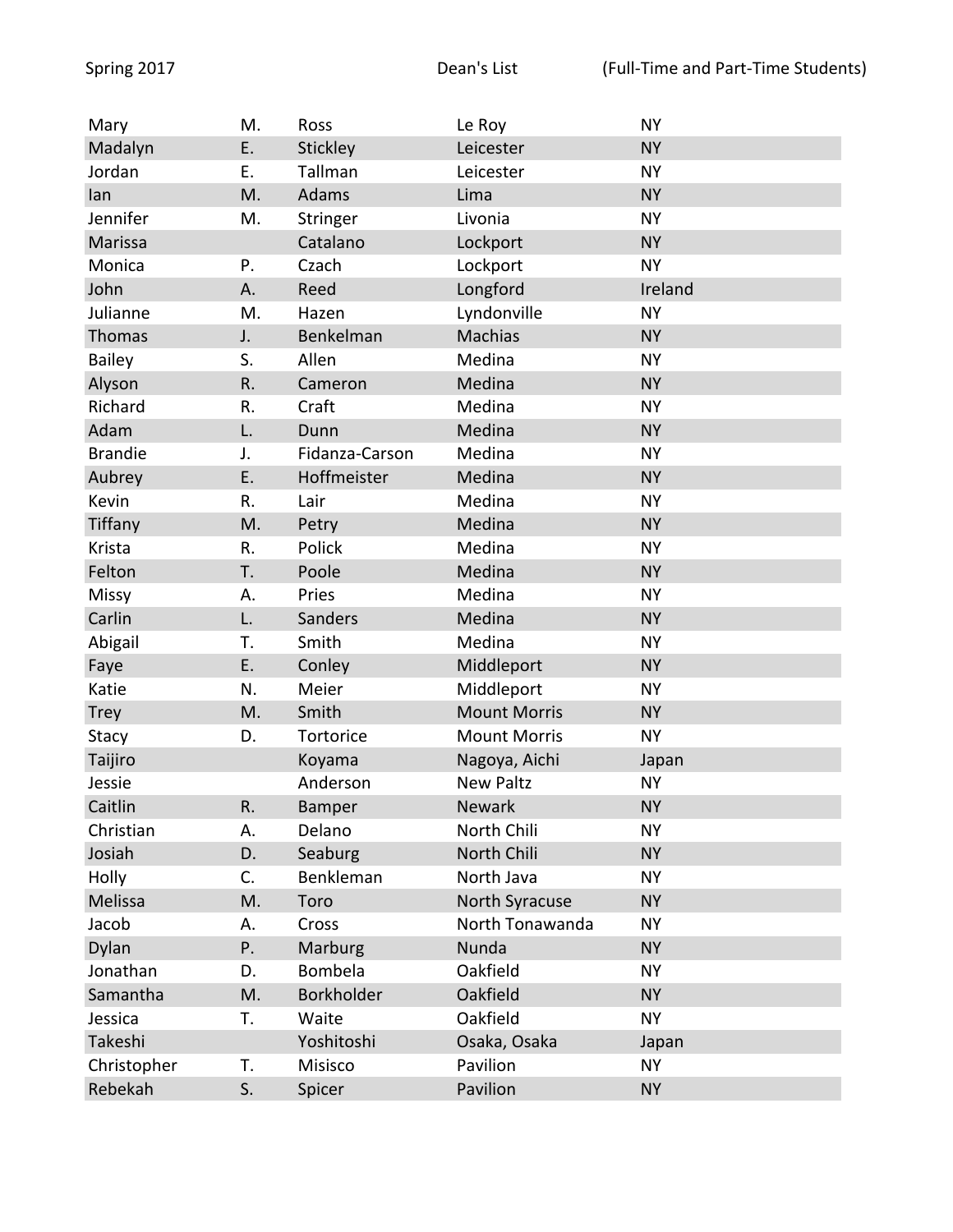| Abigail         | M.        | Taylor             | Pavilion              | <b>NY</b> |
|-----------------|-----------|--------------------|-----------------------|-----------|
| Emily           | M.        | Huff               | Perry                 | <b>NY</b> |
| Christopher     |           | Warriner           | Perry                 | <b>NY</b> |
| Ashley          | <b>B.</b> | Cassidy            | Retsof                | <b>NY</b> |
| Alan            | Ε.        | Alexander          | Rochester             | <b>NY</b> |
| Matthew         | J.        | <b>Bailey</b>      | Rochester             | <b>NY</b> |
| Tessa           | R.        | <b>Braun</b>       | Rochester             | <b>NY</b> |
| Katie           | Α.        | Caswell            | Rochester             | <b>NY</b> |
| Julie           | Α.        | Clyne              | Rochester             | <b>NY</b> |
| Zachary         | C.        | Glidden            | Rochester             | <b>NY</b> |
| <b>Bradley</b>  | Ρ.        | Griffiths-Thompson | Rochester             | <b>NY</b> |
| <b>Brittany</b> |           | Hange              | Rochester             | <b>NY</b> |
| Christopher     | J.        | Herbert            | Rochester             | <b>NY</b> |
| Michel'le       | S.        | Marable            | Rochester             | <b>NY</b> |
| Sarah           | <b>B.</b> | Mucha              | Rochester             | <b>NY</b> |
| Emily           |           | Notebaert          | Rochester             | <b>NY</b> |
| Sarah           | L.        | Papp               | Rochester             | <b>NY</b> |
| Kristi          | L.        | Snacki             | Rochester             | <b>NY</b> |
| John            | Ρ.        | Stone              | Rochester             | <b>NY</b> |
| Leah            | Η.        | Swan               | Rochester             | <b>NY</b> |
| Danielle        | L.        | Toole              | Rochester             | <b>NY</b> |
| Renetta         |           | Wade               | Rochester             | <b>NY</b> |
| Cortlynne       | А.        | Waters             | Rochester             | <b>NY</b> |
| Rebecca         | L.        | Wing               | Rochester             | <b>NY</b> |
| Angela          |           | Wollschlager       | Rochester             | <b>NY</b> |
| Hannah          | R.        | Zierle             | Rochester             | <b>NY</b> |
| Olivia          | S.        | <b>Stetz</b>       | Salamanca             | <b>NY</b> |
| Jennifer        | M.        | <b>Beherns</b>     | Scottsville           | <b>NY</b> |
| Tsubasa         |           | Miura              | Sendai, Miyagi        | Japan     |
| Hiroto          |           | Tanaka             | Shiratori Katsushika  | Japan     |
| Victoria        | А.        | Sager              | Shortsville           | <b>NY</b> |
| Catharine       | 0.        | Campbell           | <b>Silver Springs</b> | <b>NY</b> |
| Ashley          | M.        | Finkle             | <b>Silver Springs</b> | <b>NY</b> |
| <b>Brooke</b>   | E.        | Proper             | <b>Silver Springs</b> | <b>NY</b> |
| Margaret        | C.        | Swink              | South Dansville       | <b>NY</b> |
| Ann Marie       | Α.        | Giuliano           | Spencerport           | <b>NY</b> |
| Marguarite      | C.        | Humphrey           | Spencerport           | <b>NY</b> |
| Cajsa           | C.        | Young              | Spencerport           | <b>NY</b> |
| Patrick         | J.        | Puccio             | Stafford              | <b>NY</b> |
| <b>Brandon</b>  | M.        | Daly               | Strykersville         | <b>NY</b> |
| Angela          | J.        | George             | Strykersville         | <b>NY</b> |
| Hidemi          |           | Sato               | Sukagawa, Fukushima   | Japan     |